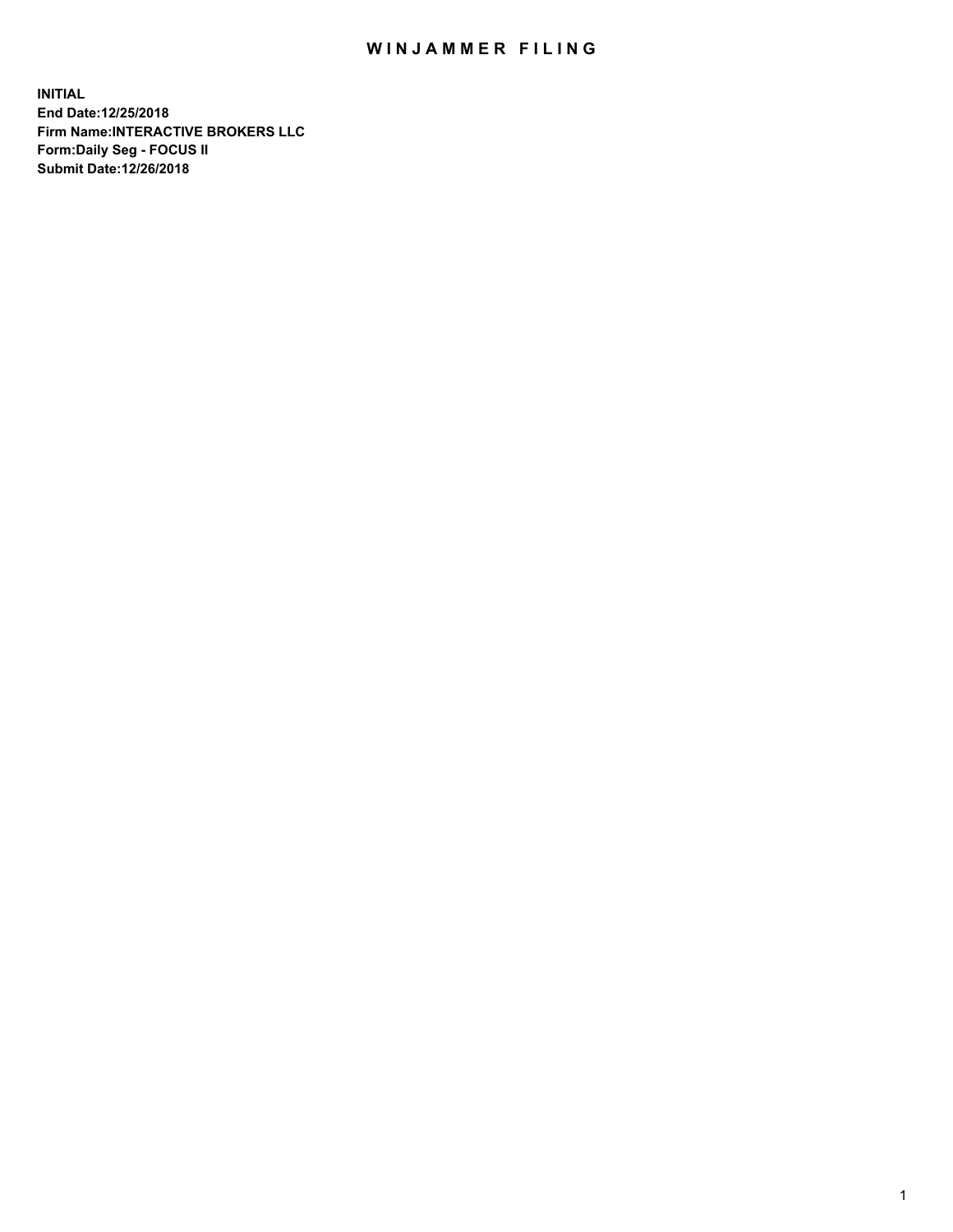**INITIAL End Date:12/25/2018 Firm Name:INTERACTIVE BROKERS LLC Form:Daily Seg - FOCUS II Submit Date:12/26/2018 Daily Segregation - Cover Page**

| Name of Company                                                                                                                                                                                                                                                                                                                | <b>INTERACTIVE BROKERS LLC</b>                                                                  |
|--------------------------------------------------------------------------------------------------------------------------------------------------------------------------------------------------------------------------------------------------------------------------------------------------------------------------------|-------------------------------------------------------------------------------------------------|
| <b>Contact Name</b>                                                                                                                                                                                                                                                                                                            | James Menicucci                                                                                 |
| <b>Contact Phone Number</b>                                                                                                                                                                                                                                                                                                    | 203-618-8085                                                                                    |
| <b>Contact Email Address</b>                                                                                                                                                                                                                                                                                                   | jmenicucci@interactivebrokers.c<br>om                                                           |
| FCM's Customer Segregated Funds Residual Interest Target (choose one):<br>a. Minimum dollar amount: ; or<br>b. Minimum percentage of customer segregated funds required:% ; or<br>c. Dollar amount range between: and; or<br>d. Percentage range of customer segregated funds required between:% and%.                         | $\overline{\mathbf{0}}$<br>$\overline{\mathbf{0}}$<br>155,000,000 245,000,000<br>0 <sub>0</sub> |
| FCM's Customer Secured Amount Funds Residual Interest Target (choose one):<br>a. Minimum dollar amount: ; or<br>b. Minimum percentage of customer secured funds required:%; or<br>c. Dollar amount range between: and; or<br>d. Percentage range of customer secured funds required between:% and%.                            | $\overline{\mathbf{0}}$<br>$\overline{\mathbf{0}}$<br>80,000,000 120,000,000<br>0 <sub>0</sub>  |
| FCM's Cleared Swaps Customer Collateral Residual Interest Target (choose one):<br>a. Minimum dollar amount: ; or<br>b. Minimum percentage of cleared swaps customer collateral required:% ; or<br>c. Dollar amount range between: and; or<br>d. Percentage range of cleared swaps customer collateral required between:% and%. | $\overline{\mathbf{0}}$<br>$\underline{\mathbf{0}}$<br>0 <sub>0</sub><br>0 <sub>0</sub>         |

Attach supporting documents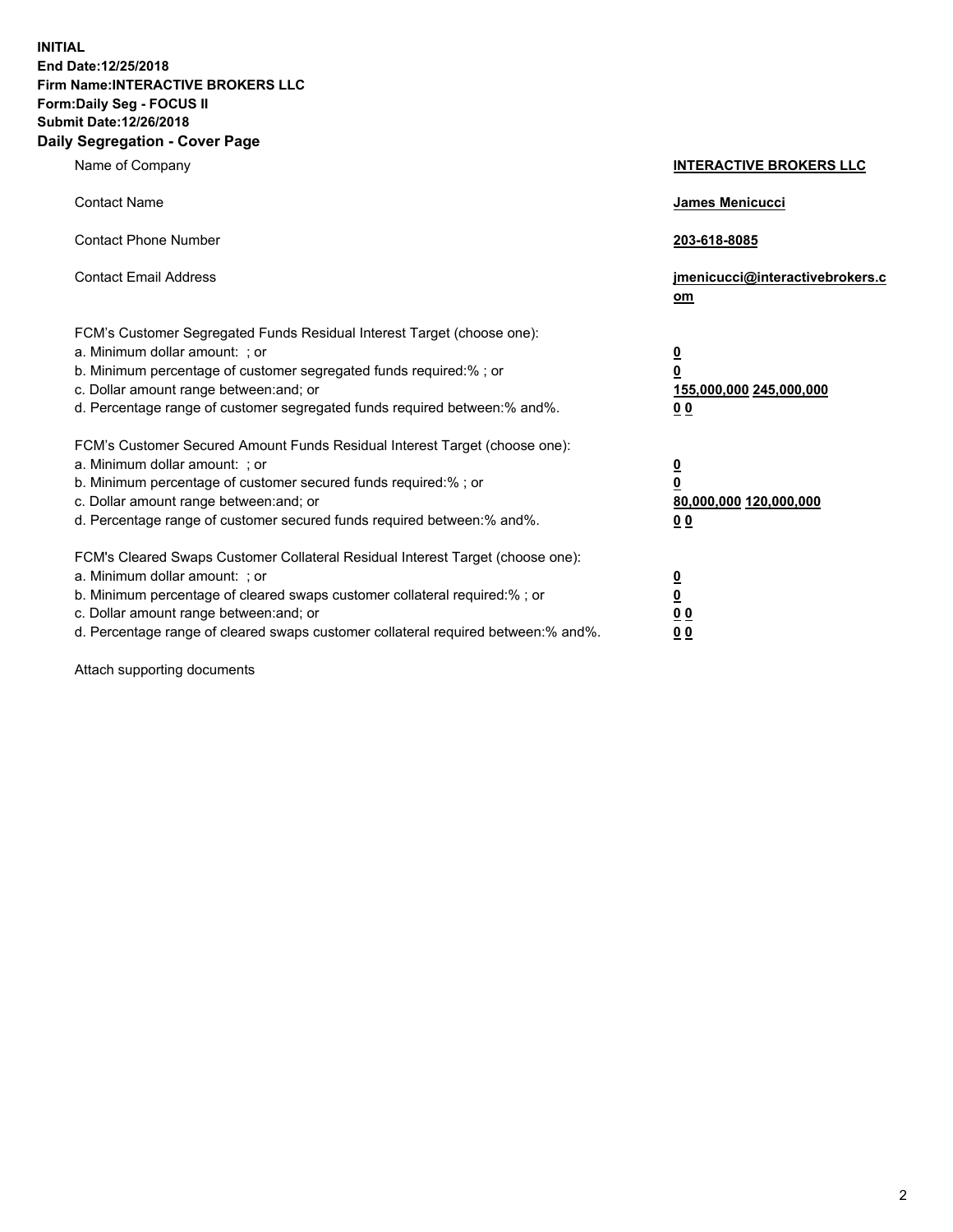## **INITIAL End Date:12/25/2018 Firm Name:INTERACTIVE BROKERS LLC Form:Daily Seg - FOCUS II Submit Date:12/26/2018**

|            | <b>Daily Segregation - Secured Amounts</b>                                                           |                                   |
|------------|------------------------------------------------------------------------------------------------------|-----------------------------------|
|            | Foreign Futures and Foreign Options Secured Amounts                                                  |                                   |
|            | Amount required to be set aside pursuant to law, rule or regulation of a foreign                     | $0$ [7305]                        |
|            | government or a rule of a self-regulatory organization authorized thereunder                         |                                   |
| 1.         | Net ledger balance - Foreign Futures and Foreign Option Trading - All Customers                      |                                   |
|            | A. Cash                                                                                              | 434,211,191 <sub>[7315]</sub>     |
|            | B. Securities (at market)                                                                            | $0$ [7317]                        |
| 2.         | Net unrealized profit (loss) in open futures contracts traded on a foreign board of trade            | 9,952,049 [7325]                  |
| 3.         | Exchange traded options                                                                              |                                   |
|            | a. Market value of open option contracts purchased on a foreign board of trade                       | 70,299 [7335]                     |
|            | b. Market value of open contracts granted (sold) on a foreign board of trade                         | -299,435 [7337]                   |
| 4.         | Net equity (deficit) (add lines 1. 2. and 3.)                                                        | 443,934,104 [7345]                |
| 5.         | Account liquidating to a deficit and account with a debit balances - gross amount                    | <b>2,316</b> [7351]               |
|            | Less: amount offset by customer owned securities                                                     | 0 [7352] 2,316 [7354]             |
| 6.         | Amount required to be set aside as the secured amount - Net Liquidating Equity                       | 443,936,420 [7355]                |
|            | Method (add lines 4 and 5)                                                                           |                                   |
| 7.         | Greater of amount required to be set aside pursuant to foreign jurisdiction (above) or line          | 443,936,420 [7360]                |
|            | 6.                                                                                                   |                                   |
|            | FUNDS DEPOSITED IN SEPARATE REGULATION 30.7 ACCOUNTS                                                 |                                   |
| 1.         | Cash in banks                                                                                        |                                   |
|            | A. Banks located in the United States                                                                | 87,119,375 [7500]                 |
|            | B. Other banks qualified under Regulation 30.7                                                       | 0 [7520] 87,119,375 [7530]        |
| 2.         | Securities                                                                                           |                                   |
|            | A. In safekeeping with banks located in the United States                                            | 407,903,812 [7540]                |
|            | B. In safekeeping with other banks qualified under Regulation 30.7                                   | 0 [7560] 407,903,812 [7570]       |
| 3.         | Equities with registered futures commission merchants                                                |                                   |
|            | A. Cash                                                                                              | $0$ [7580]                        |
|            | <b>B.</b> Securities                                                                                 | $0$ [7590]                        |
|            | C. Unrealized gain (loss) on open futures contracts                                                  | $0$ [7600]                        |
|            | D. Value of long option contracts                                                                    | $0$ [7610]                        |
|            | E. Value of short option contracts                                                                   | 0 [7615] 0 [7620]                 |
| 4.         | Amounts held by clearing organizations of foreign boards of trade                                    |                                   |
|            | A. Cash                                                                                              | $0$ [7640]                        |
|            | <b>B.</b> Securities                                                                                 |                                   |
|            |                                                                                                      | $0$ [7650]<br>$0$ [7660]          |
|            | C. Amount due to (from) clearing organization - daily variation<br>D. Value of long option contracts | $0$ [7670]                        |
|            | E. Value of short option contracts                                                                   |                                   |
| 5.         |                                                                                                      | 0 [7675] 0 [7680]                 |
|            | Amounts held by members of foreign boards of trade<br>A. Cash                                        |                                   |
|            | <b>B.</b> Securities                                                                                 | 71,039,735 [7700]                 |
|            |                                                                                                      | $0$ [7710]                        |
|            | C. Unrealized gain (loss) on open futures contracts                                                  | 6,145,420 [7720]                  |
|            | D. Value of long option contracts                                                                    | 70,299 [7730]                     |
|            | E. Value of short option contracts                                                                   | -299,435 [7735] 76,956,019 [7740] |
| 6.         | Amounts with other depositories designated by a foreign board of trade                               | $0$ [7760]                        |
| 7.         | Segregated funds on hand                                                                             | $0$ [7765]                        |
| 8.         | Total funds in separate section 30.7 accounts                                                        | 571,979,206 [7770]                |
| 9.         | Excess (deficiency) Set Aside for Secured Amount (subtract line 7 Secured Statement                  | 128,042,786 [7380]                |
|            | Page 1 from Line 8)                                                                                  |                                   |
| 10.<br>11. | Management Target Amount for Excess funds in separate section 30.7 accounts                          | 80,000,000 [7780]                 |
|            | Excess (deficiency) funds in separate 30.7 accounts over (under) Management Target                   | 48,042,786 [7785]                 |
|            |                                                                                                      |                                   |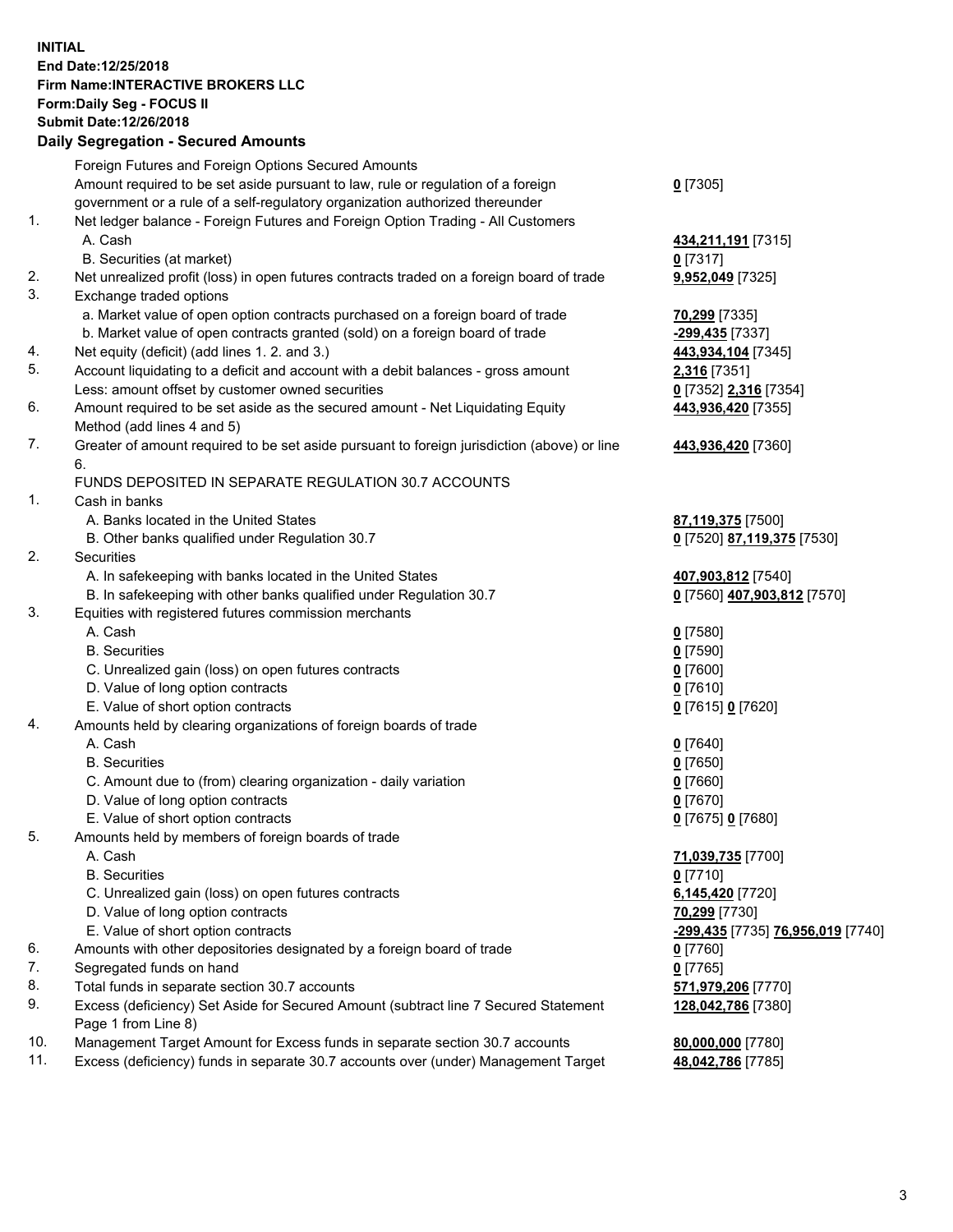**INITIAL End Date:12/25/2018 Firm Name:INTERACTIVE BROKERS LLC Form:Daily Seg - FOCUS II Submit Date:12/26/2018 Daily Segregation - Segregation Statement** SEGREGATION REQUIREMENTS(Section 4d(2) of the CEAct) 1. Net ledger balance A. Cash **4,109,132,942** [7010] B. Securities (at market) **0** [7020] 2. Net unrealized profit (loss) in open futures contracts traded on a contract market **-218,077,640** [7030] 3. Exchange traded options A. Add market value of open option contracts purchased on a contract market **413,153,855** [7032] B. Deduct market value of open option contracts granted (sold) on a contract market **-560,007,907** [7033] 4. Net equity (deficit) (add lines 1, 2 and 3) **3,744,201,250** [7040] 5. Accounts liquidating to a deficit and accounts with debit balances - gross amount **1,474,286** [7045] Less: amount offset by customer securities **0** [7047] **1,474,286** [7050] 6. Amount required to be segregated (add lines 4 and 5) **3,745,675,536** [7060] FUNDS IN SEGREGATED ACCOUNTS 7. Deposited in segregated funds bank accounts A. Cash **312,896,757** [7070] B. Securities representing investments of customers' funds (at market) **2,328,676,620** [7080] C. Securities held for particular customers or option customers in lieu of cash (at market) **0** [7090] 8. Margins on deposit with derivatives clearing organizations of contract markets A. Cash **3,671,303** [7100] B. Securities representing investments of customers' funds (at market) **1,510,187,028** [7110] C. Securities held for particular customers or option customers in lieu of cash (at market) **0** [7120] 9. Net settlement from (to) derivatives clearing organizations of contract markets **-15,601,796** [7130] 10. Exchange traded options A. Value of open long option contracts **413,518,929** [7132] B. Value of open short option contracts **-560,389,377** [7133] 11. Net equities with other FCMs A. Net liquidating equity **0** [7140] B. Securities representing investments of customers' funds (at market) **0** [7160] C. Securities held for particular customers or option customers in lieu of cash (at market) **0** [7170] 12. Segregated funds on hand **0** [7150] 13. Total amount in segregation (add lines 7 through 12) **3,992,959,464** [7180] 14. Excess (deficiency) funds in segregation (subtract line 6 from line 13) **247,283,928** [7190] 15. Management Target Amount for Excess funds in segregation **155,000,000** [7194] **92,283,928** [7198]

16. Excess (deficiency) funds in segregation over (under) Management Target Amount Excess